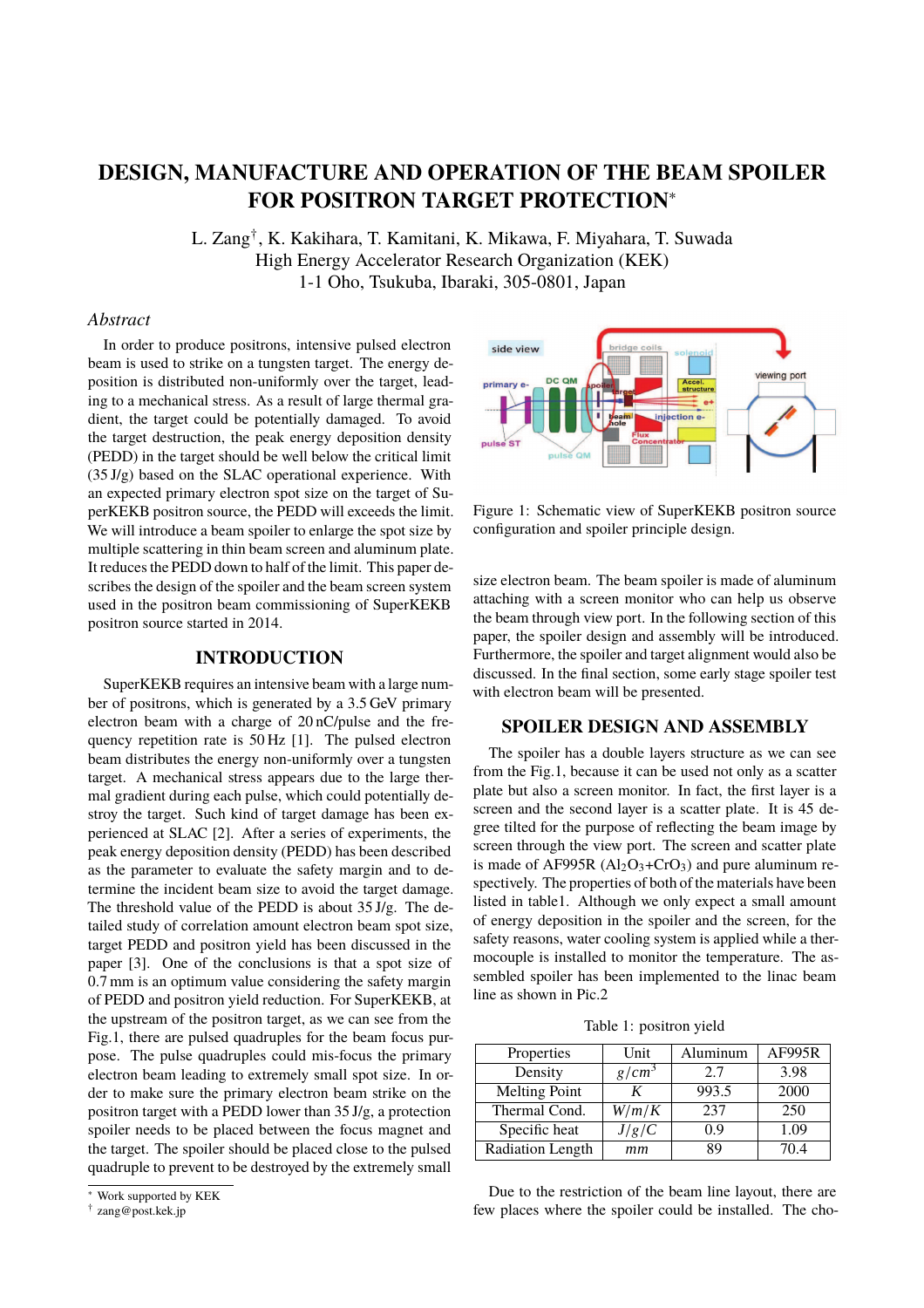

Figure 2: Beam spoiler has been installed in the linac beam line. The hole aperture is 3 mm.

sen position locates 3 m upstream of the positron target. In fact, 3 m is a good drift distance requiring relatively thinner spoiler, which could see less positron yield reduction. And also the 3 m position is close to the pulsed quadruple, which is secure from the mis-focusd electron beam. As we have discussed in previous section that a spot size of 0.7 mm is desirable. Therefore, a combination of 0.1 mm screen and 0.2 mm scatter plate should sufficiently scatter the electron beam. After drifting 3 m to downstream target, the aiming spot size could be achieved.

# **SPOILER AND TARGET ALIGNMENT**

For a pulse-to-pulse switching system, the pulse for generating positrons will be steered off axis and scattered by spoiler. And the injection pulse needs to pass through the spoiler and target. Therefore, the spoiler has a passage hole of 3 mm in diameter in the center, and the target hole is 2 mm in diameter. Alignment of those two passage holes need to be defined. The spoiler hole and the target hole need to be well aligned because the injection electron beam has to pass through without any interference. The desirable level of alignment is about ±0.1 *mm* in both horizontal and vertical direction. After installing the spoiler and the target into the linac beam line, an alignment measurement has been done. A telescope was placed at the upstream of the pulsed quadruple. It was perfectly aligned with the beam line. The CCD camera attaching to the telescope could help us to get the image. The measurement results showed spoiler was about 1.5 mm and 0.1 mm offset to the west and up respectively. The vertical misalignment was fine. But in the horizontal direction, certain action for correction was necessary. Therefore, a well-defined 0.2 mm shim was inserted to correct the spoiler to the east direction. The Pic.3 shows the spoiler had a misalignment of 0.05 mm after the correction.

Other than the spoiler alignment, we have also done the alignment measurement for the target. As we can see from the Pic.4, the positron target system had an offset to east about 0.3 mm, and vertically down about 0.05 mm. We



Figure 3: Telescope image of the spoiler alignment.



Figure 4: Telescope image of the target system alignment.

cannot correct the offset because the reference alignment track is on the west side, which means only the west offset could be corrected. To sum it up, both of spoiler and the target system had a precise alignment in the vertical direction. Whereas in the horizontal direction, the spoiler and target system had a 0.15 mm misalignment to west and 0.3 mm misalignment to east respectively. The spoiler offset has been reduced to 0.05 mm to east by inserting a shim. Hence, the target system is 0.25 mm offset with respect to the spoiler center. And the electron injection needs to be carefully adjusted.

# **SUPERKEKB POSITRON BEAM COMMISSIONING**

SuperKEKB positron beam has started to commission since 2014. The detailed positron source construction situation could be found in paper [5]. The beam spoiler as an important protection component has been installed 3 m upstream of the target. The electron beam charge in this stage is about 0.8 nC. After passing the J\_arc, the charge for positron generation is about 0.4 nC. The experiment